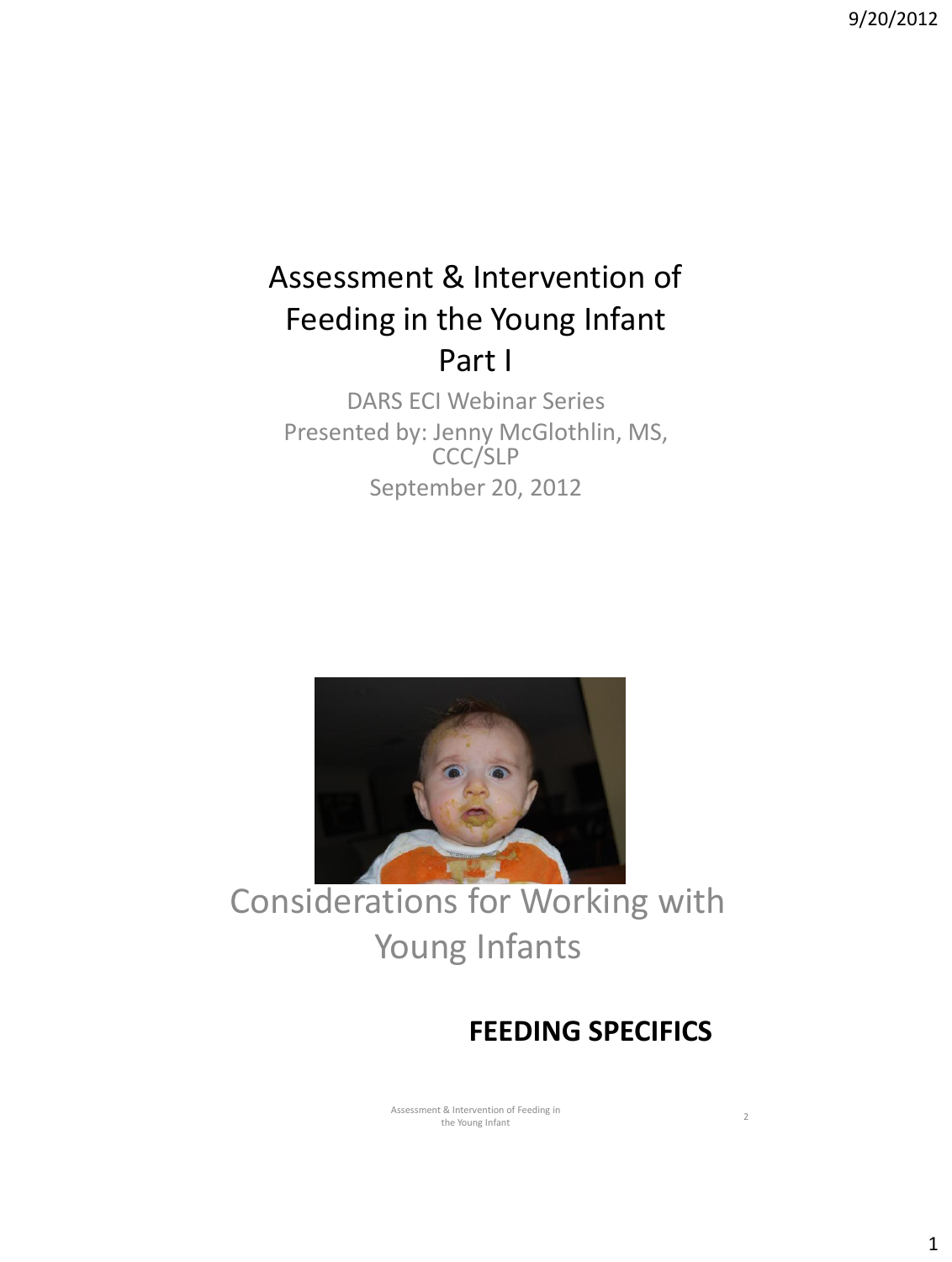## Why not wait?

- Feeding is a developmental process
- Early experiences are key to long-term success
- When interrupted, children may demonstrate
	- Oral sensorimotor dsyfunction
	- Undernutrition (FTT)
	- Poor growth
	- Delayed development
	- Poor academic achievement
	- Psychological problems
	- Loss of overall health and well-being
- Oral sensorimotor function, swallowing, & respiration coordination are important processes that relate to development of normal feeding, eating, and speech motor skills

Assessment & Intervention of Feeding in the Young Infant<br>
3
the Young Infant

## Red Flags

- Oral-motor dysfunction
- Dysphagia
- Medical Hx of Dx leading to feeding disruption – BPD, RDS, cardiac, neuro impairment, GERD
- Supplemental tube feedings
- Failure to match diet/quantity to dev. age
- Poor meal scheduling
- Poor/inappropriate parental feeding strategies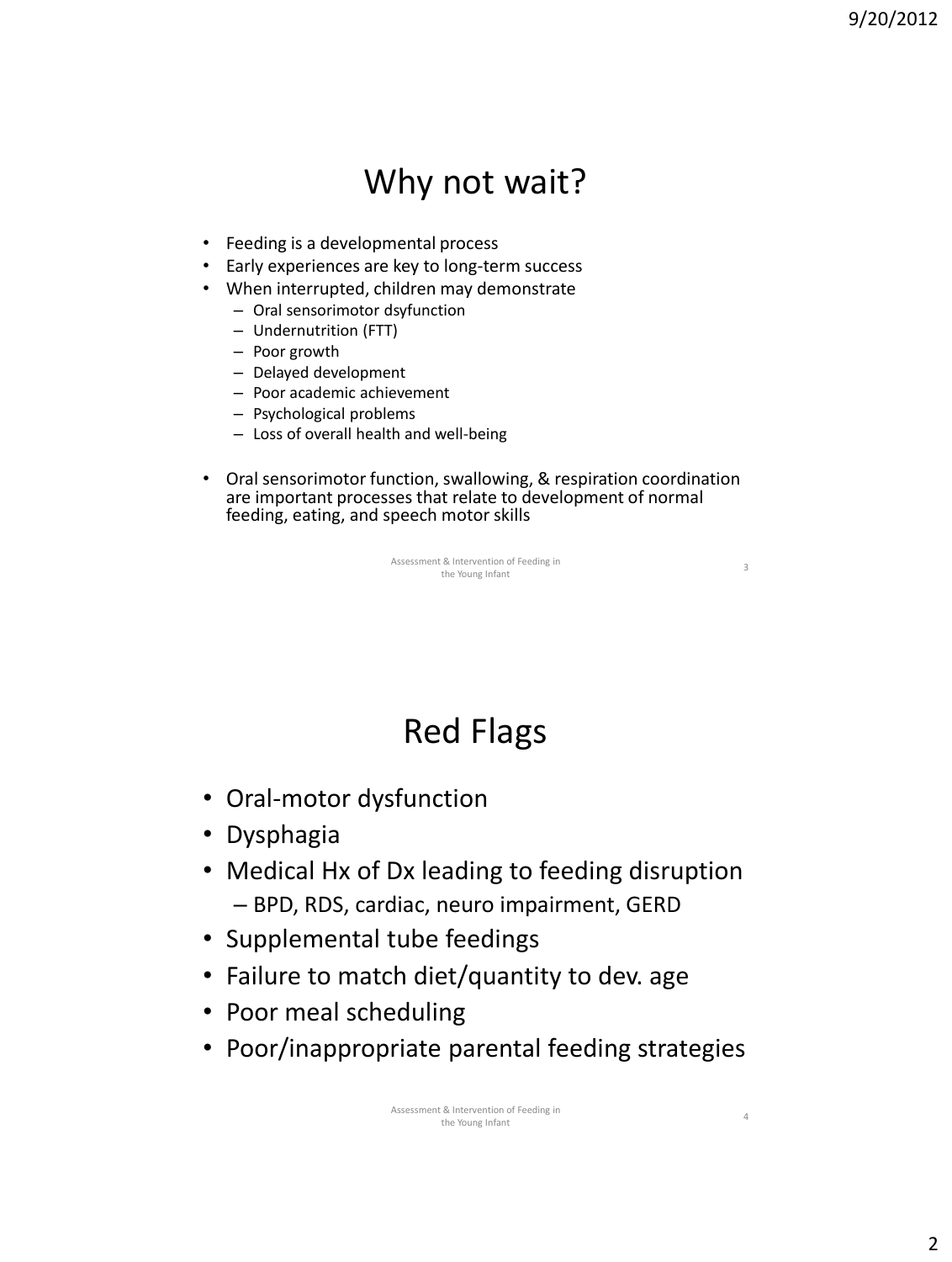5

6

## Factors that Limit Feeding Skill Development

#### – **Structural limitations**

- Oral-Facial (Choanal Atresia, Cleft Lip/Palate, Micrognathia, Macroglossia, Dental Malocclusions, Short Lingual Frenulum)
- Gastrointestinal (Esophogeal Stricture, Pyloric Stenosis, Esophogeal Atresia, Anal Atresia, Tracheoesophageal Fistula, Congenital Diaphragmatic Hernia, Hiatal Hernia, Short Bowel Syndrome
- Respiratory and Cardiac (Tracheomalacia, Laryngomalacia, Pulmonary Atresia/Stenosis, Aortic stenosis, etc.)

Assessment & Intervention of Feeding in the Young Infant

## Factors that Limit Feeding Skill Development

#### – **Physiological limitations**

- Oral-Pharyngeal (aspiration)
- Gastrointestinal (Gastroesophageal Reflux-GER, Esophagitis, Esophageal Dysmotility, Achalasia, Stomach Motility disorders, Delayed Gastric Emptying, Dumping Syndrome, Chronic Intestinal Pseudo-obstruction, Hirschsprung's Disease, Diarrhea, Constipation)
- Respiratory-Cardiac (Bronchopulmonary Dysplasia, Scoliosis/Kyphosis, Hypotonia/Hypertonia, Congestive Heart Failure)

Assessment & Intervention of Feeding in the Young Infant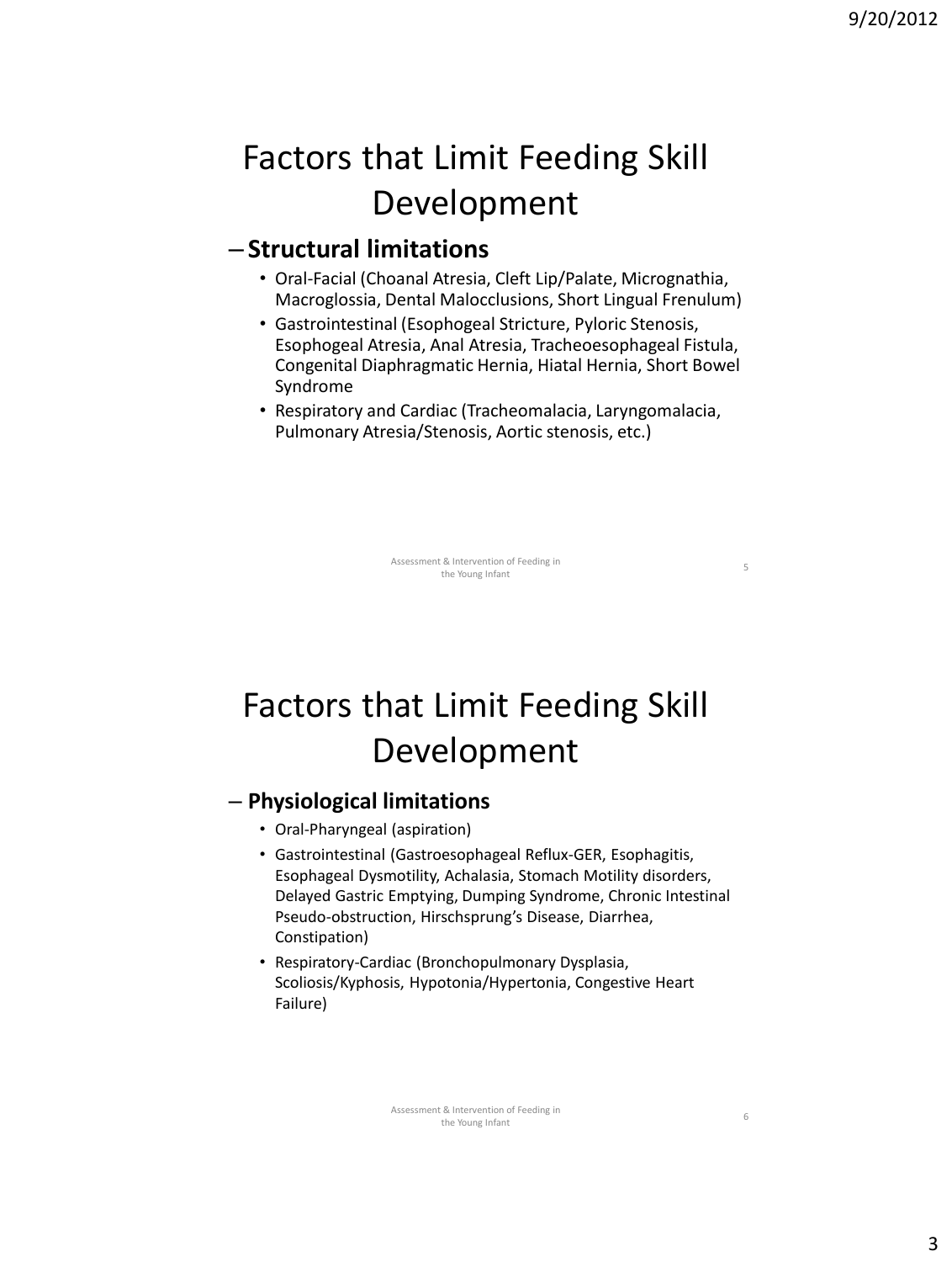7

## Factors that Limit Feeding Skill Development

#### – **Environmental limitations**

- Circumstances that impact child's feeding and mealtime skills related to socioeconomic or mental-health issues of the family
- Lack of resources (financial, personal)
- Frequent moving between cities results in inconsistent healthcare
- Inconsistent mealtimes and caregiving (lack of bonding with a primary caregiver, maternal depression, parents' own issues with food)

Assessment & Intervention of Feeding in the Young Infant

## Effects of Intervention

- What we know:
	- Infant feeding is a function of both maturation & experience
	- Primitive mechanisms support early feedings but are then integrated, and feeding is solely a learned skill beginning at 4 months
	- Medically fragile infants are most at risk for feeding problems
	- Immaturity and medical instability increase likelihood of aversive feeding experiences
	- Experience directly builds brain pathways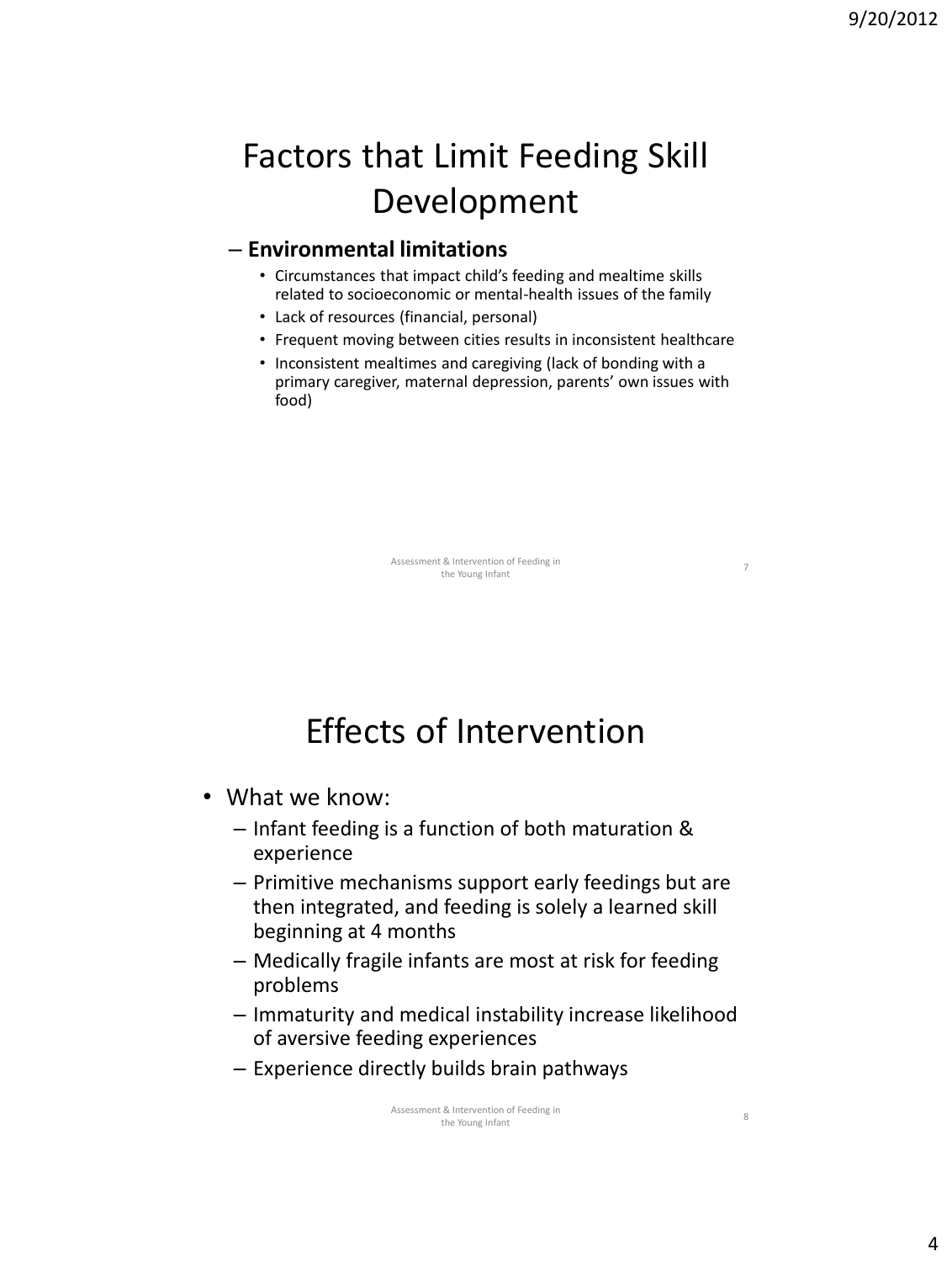## Effects on Outcomes

#### • We make a difference!

- To the INFANT:
	- By understanding development so that we adjust our expectations
	- By supporting organization of physiological, motor and behavioral states so that infants can interact and attend to experiences
	- By ensuring experiences are as pleasurable as possible
- To the FAMILY:
	- By supporting them so they can nurture their infant

(Erin Sundseth Ross, Ph.D.)

Assessment & Intervention of Feeding in the Young Infant<br>the Young Infant

## Why focus on feeding?

• In children with no known medical causes for failure to thrive or undernutrition, significant numbers were found to have oral-motor dysfunction that resulted in sucking, chewing, or swallowing difficulties

*The impact of early feeding on later feeding skills is huge!*

(Reilly, Skuse, Wolke, & Stevenson, 1999)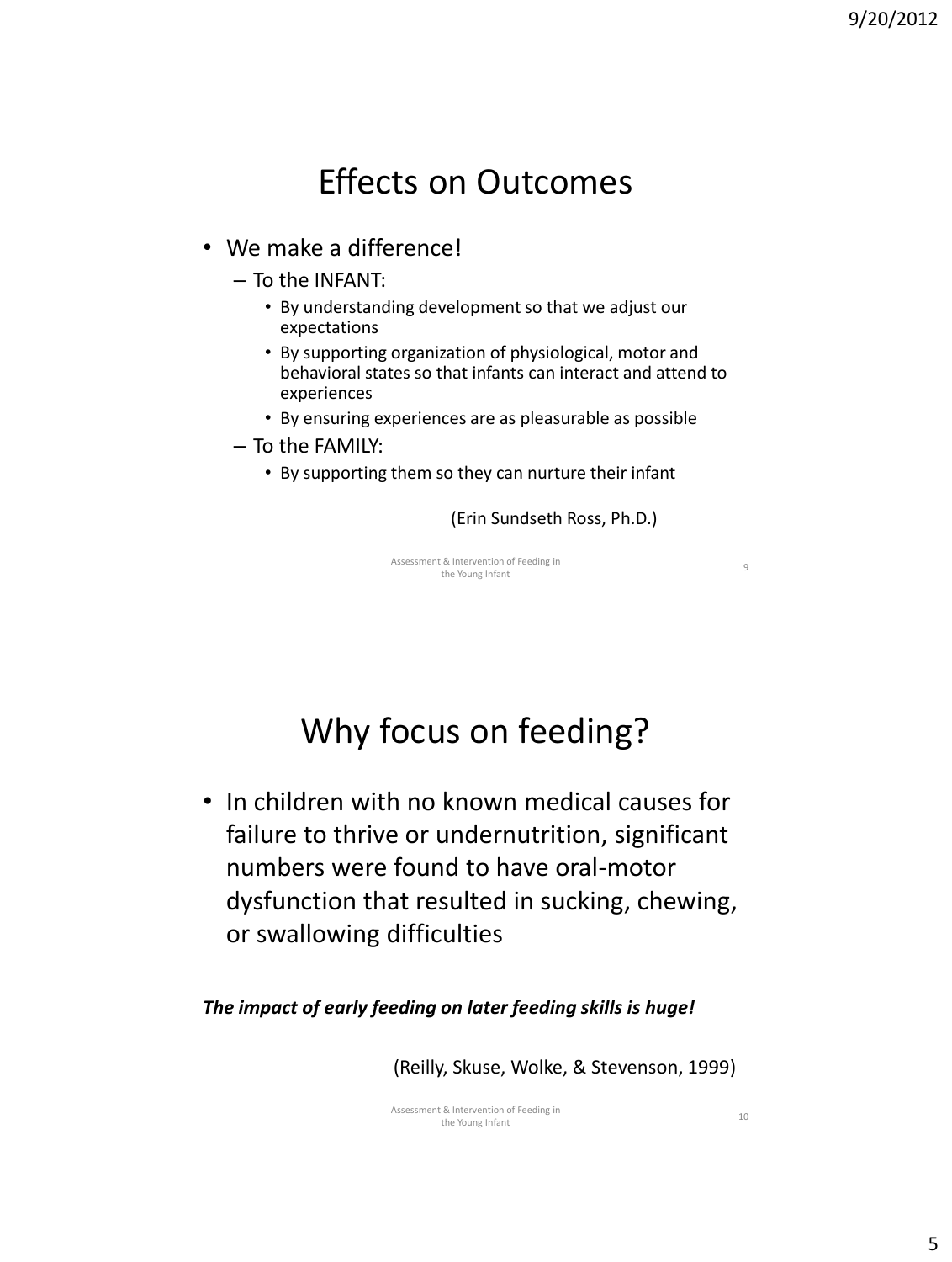## Outcomes related to feeding

#### *Preterm infants*

- Many infants and children born preterm will require services for years to come, particularly for feeding
	- First, to learn to successfully feed orally
	- Later, to make a full transition to their families' diet (Msall & Tremont, 2002)
- Approximately 31% of NICU graduates will experience feeding difficulties before one year of age
- 40% of children referred to an outpatient specialty clinic for feeding or growth concerns are former preemies (Hawdon, et al, 2002)

Assessment & Intervention of Feeding in the Young Infant

Outcomes related to feeding

- An increasing number of those born preterm are referred for significant and persistent feeding problems:
	- Eating only limited types of food, difficulty transitioning to textured foods, food refusal



• (Field et al, 2003; Hawdon et al, 2000; Rommel et al, 2003; • Wood et al, 2003)

> Assessment & Intervention of Feeding in the Young Infant

11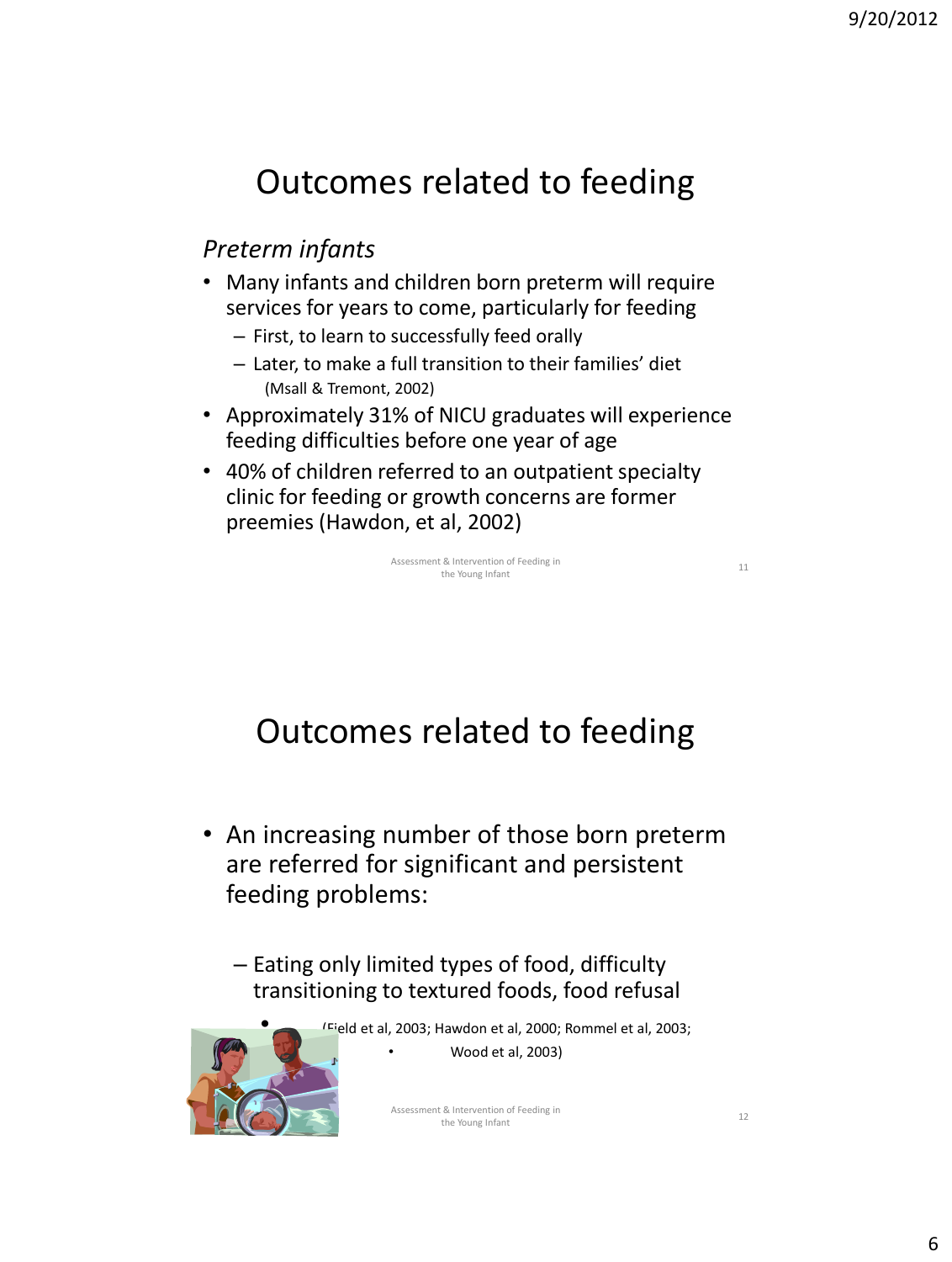#### Interactions with the Family

- Points to remember:
	- Be observant for high levels of stress, post-partum depression, pressure from family members
	- Ask open-ended questions to get clues as to the problem.
	- Parents may not know *what* to ask. Allow for misunderstanding.
	- Train parents/caregivers as primary feeders
	- Work with them to help their child so every feeding can be therapeutic, not just the ones conducted by the therapist
	- Take the time to treat the entire family to ensure support of proper feeding techniques by the primary feeder

Assessment & Intervention of Feeding in it & Intervention of Feeding in<br>the Young Infant 13

## **OVERVIEW OF NORMAL ORAL MOTOR & FEEDING DEVELOPMENT**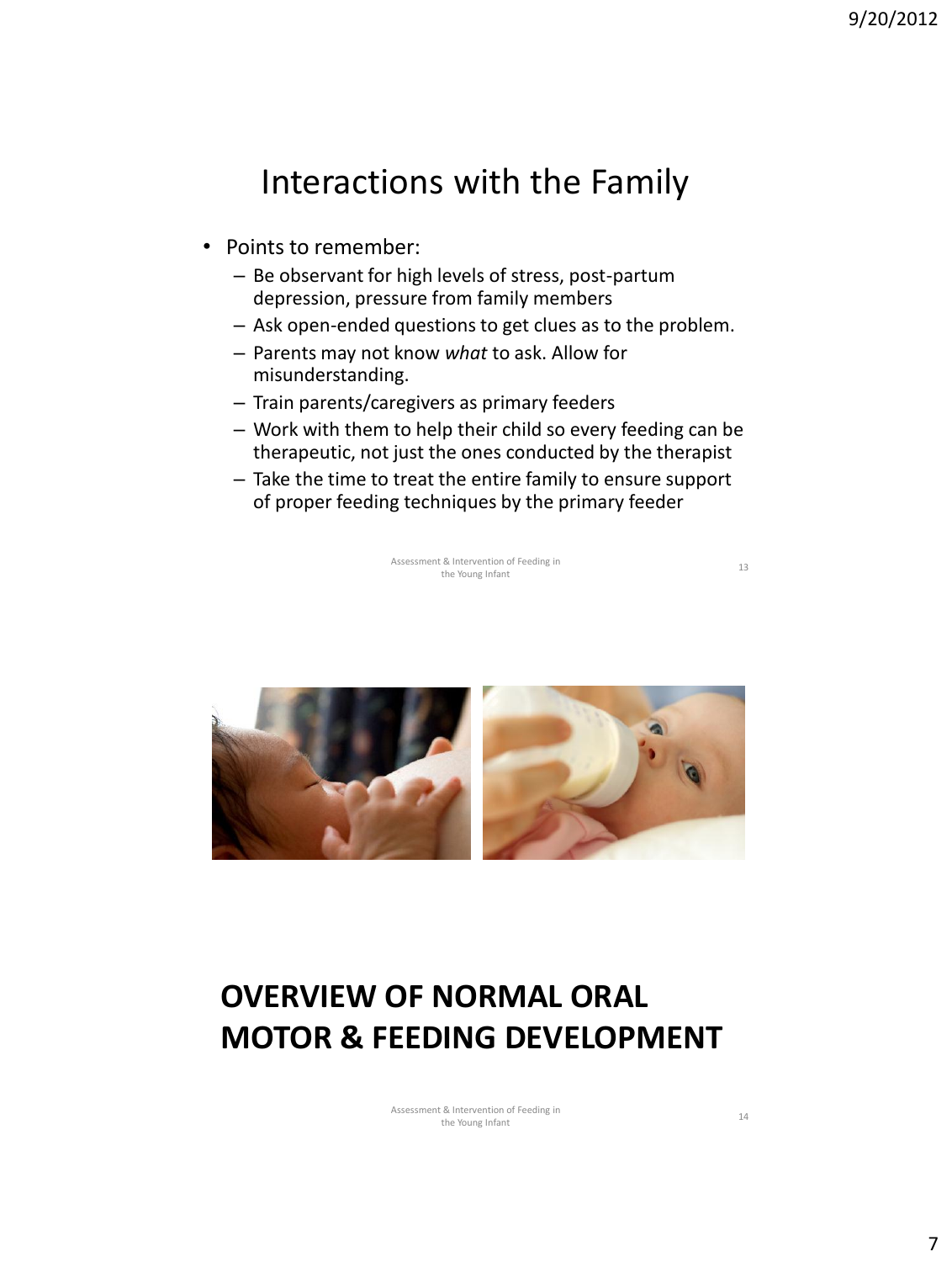## Effect of Overall Tone & Gross Motor Development on Feeding

- Looking at feeding and oral motor skills within the context of the whole body
- Everything is connected!
- $\square$  Issues and patterns that affect normal motor development influence the mouth
- $\Box$  Development of stability: external sources of support to more internally controlled stability, becomes more dynamic



## Effect of Overall Tone & Gross Motor Development on Feeding

• Looking at feeding and oral motor skills within the context of the whole body

 $\Box$  Mobility develops from a proximal base of stability, moving toward more distal control

- **Refined development of distal oral motor skills is affected if proximal stability is an issue**
- **Oral stability is dependent upon development of neck and shoulder girdle stability, which are dependent upon trunk and pelvic stability**

Assessment & Intervention of Feeding in the Young Infant

16

15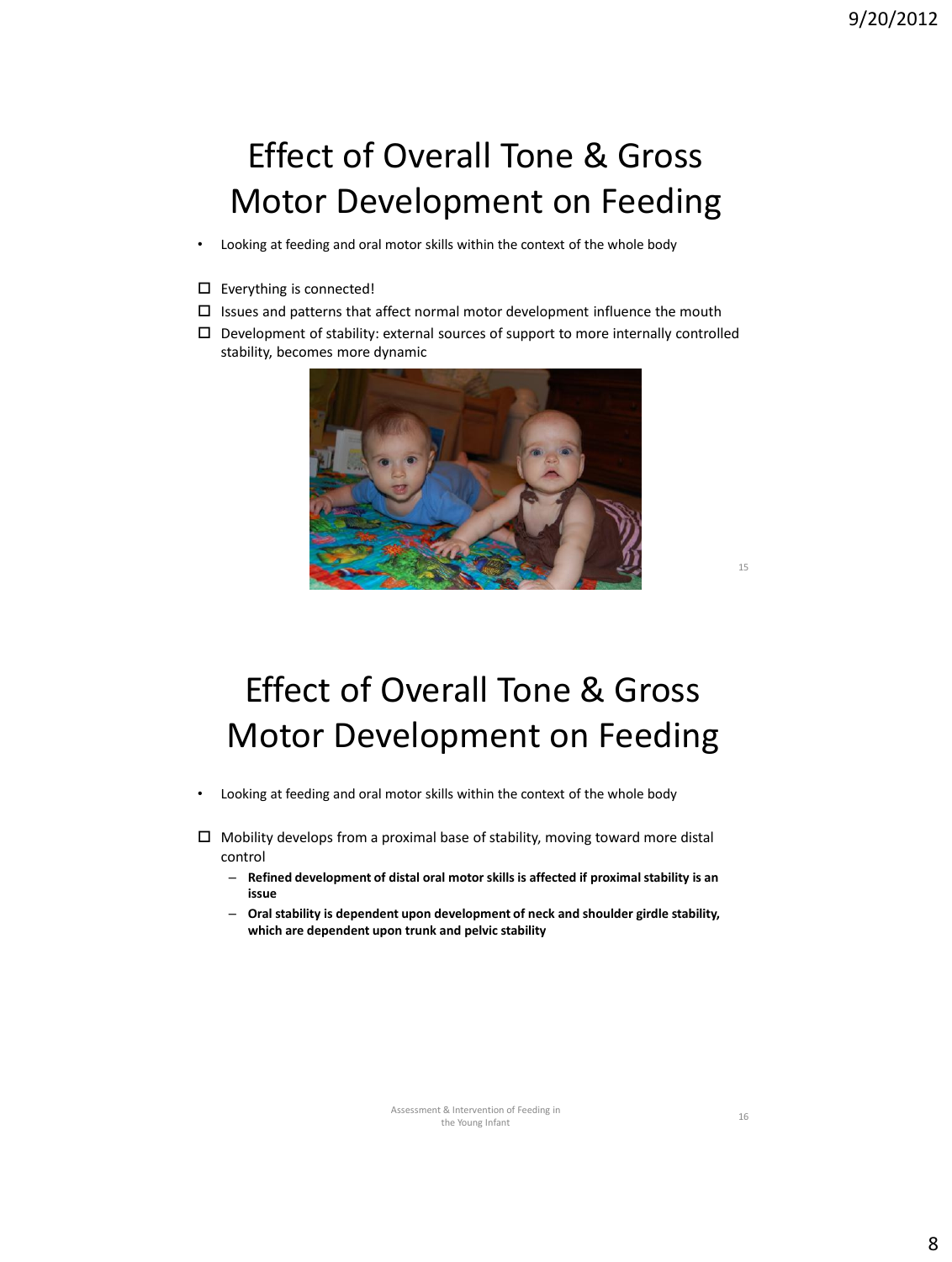# Effect of Overall Tone & Gross Motor Development on Feeding

• Looking at feeding and oral motor skills within the context of the whole body

#### $\square$  The jaw is proximal to the distal lips, cheeks, and tongue

– **The ability to stabilize the jaw is a prerequisite for development of skilled and refined tongue and lip movements**



Effect of Overall Tone & Gross Motor Development on Feeding

- Key points:
	- STABILITY (proximal) before MOBILITY (distal)
	- Stability- related to muscle tone & coordinated contraction of muscles
	- Mobility- performance of the motor acts
	- Normal movement = balance between stability and mobility

17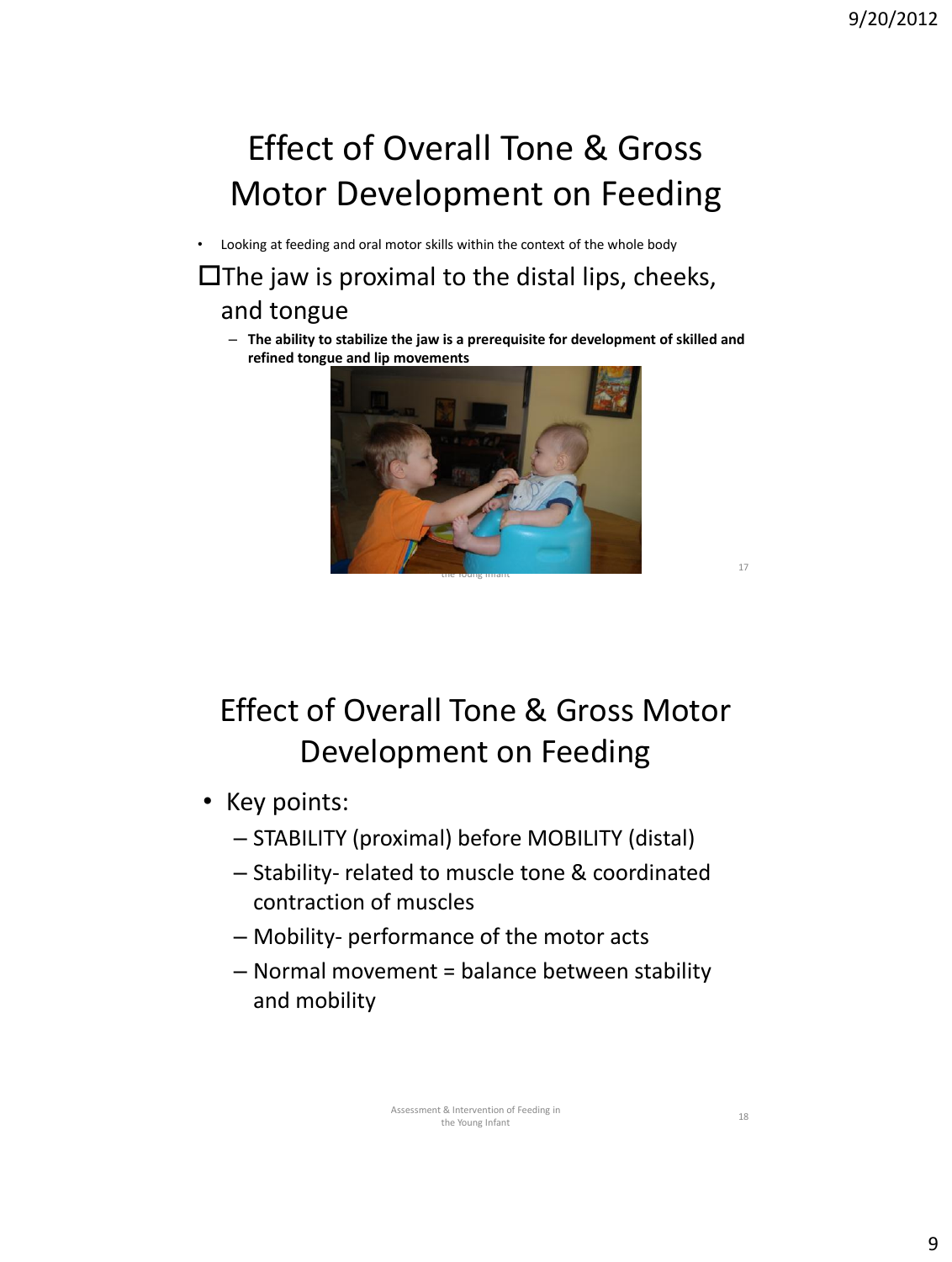#### Effect of Overall Tone & Gross Motor Development on Feeding

- Hypotonia
	- Poor postural stability = decreased control of trunk, shoulders, head & neck
	- Tries to compensate by "fixing" in a position or hyperextending (e.g., pulling back shoulders & extending jaw)
	- Tires easily and will cease feeding before full



Effect of Overall Tone & Gross Motor Development on Feeding

- Hypertonia
	- All movements against increased tension/resistance of muscles
	- Tends to fix spine & limit movements to small range
	- Tire easily due to increased work
	- *HYPER or HYPO-tonicity = WEAKNESS*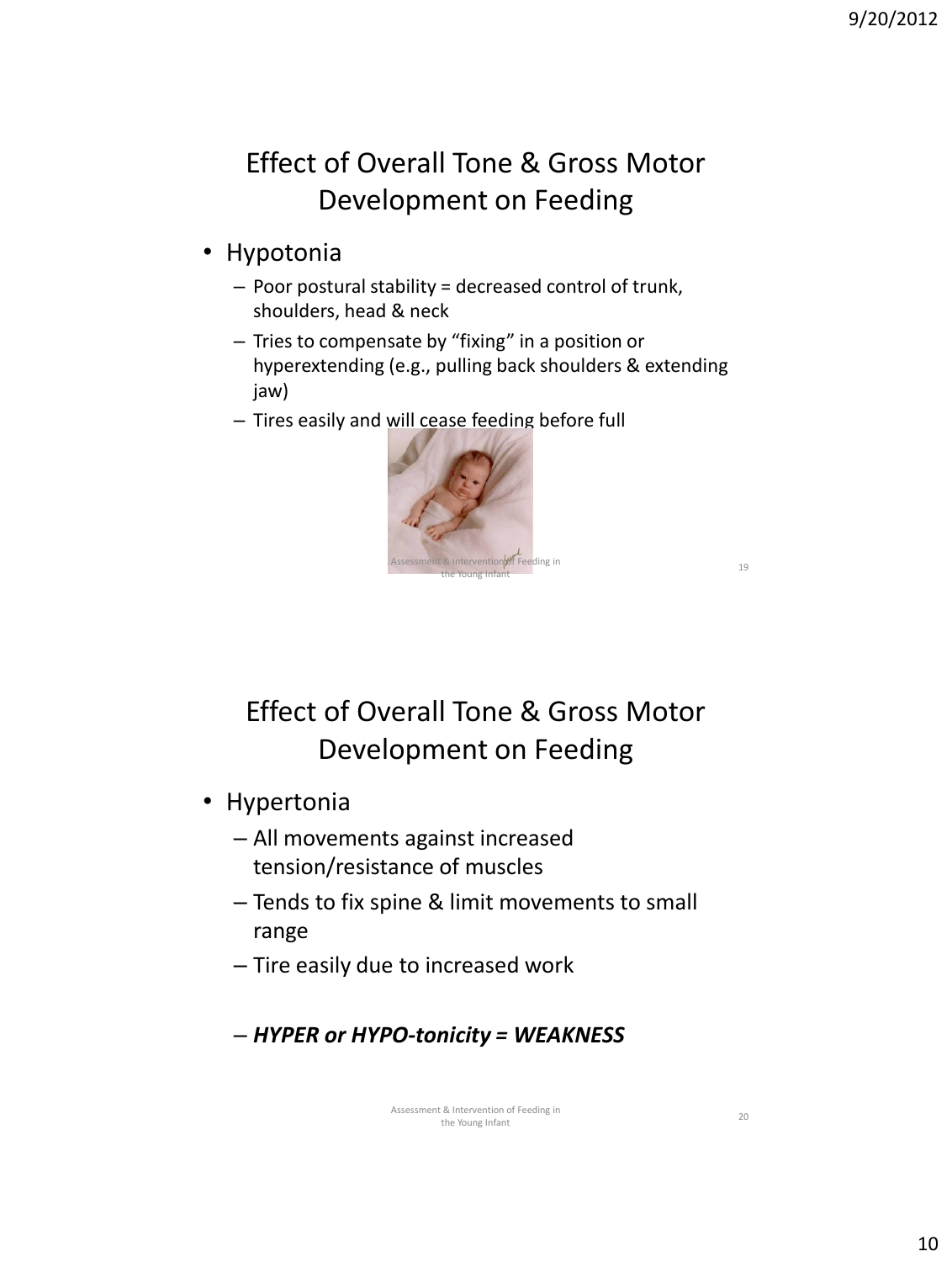## Prerequisites to Normal Infant Feeding

#### $\Box$ Rhythmicity

- Rhythm is the most consistent characteristic of feeding patterns during the first three months of life
- Newborns suck with a rapid, efficient, and regular movement
- Irregularities in the sucking rhythm have been identified as one indicator of brain dysfunction or damage in newborns
- Regular rhythm with a speed of 1 act/cycle per second is common in sucking and chewing patterns: tempo & rhythm of feeding patterns is similar to heel-to-toe gait in walking and the resting tempo of the heartbeat

Assessment & Intervention of Feeding in the Young Infant

21

# Prerequisites to Normal Infant Feeding

• Sensory System

- Normal development of the infant's sensory systems has a major impact on oral sensorimotor skills
- Mouth & hands have the highest number of sensory receptors per square inch of any other part of the body
	- Sensory receptors of the mouth are the earliest to emerge in fetal development
	- After birth, the infant seems to explore and learn predominantly by bringing everything to the mouth
	- Early mouthing activities provide the infant with abundant oral sensory input

Assessment & Intervention of Feeding in the Young Infant



22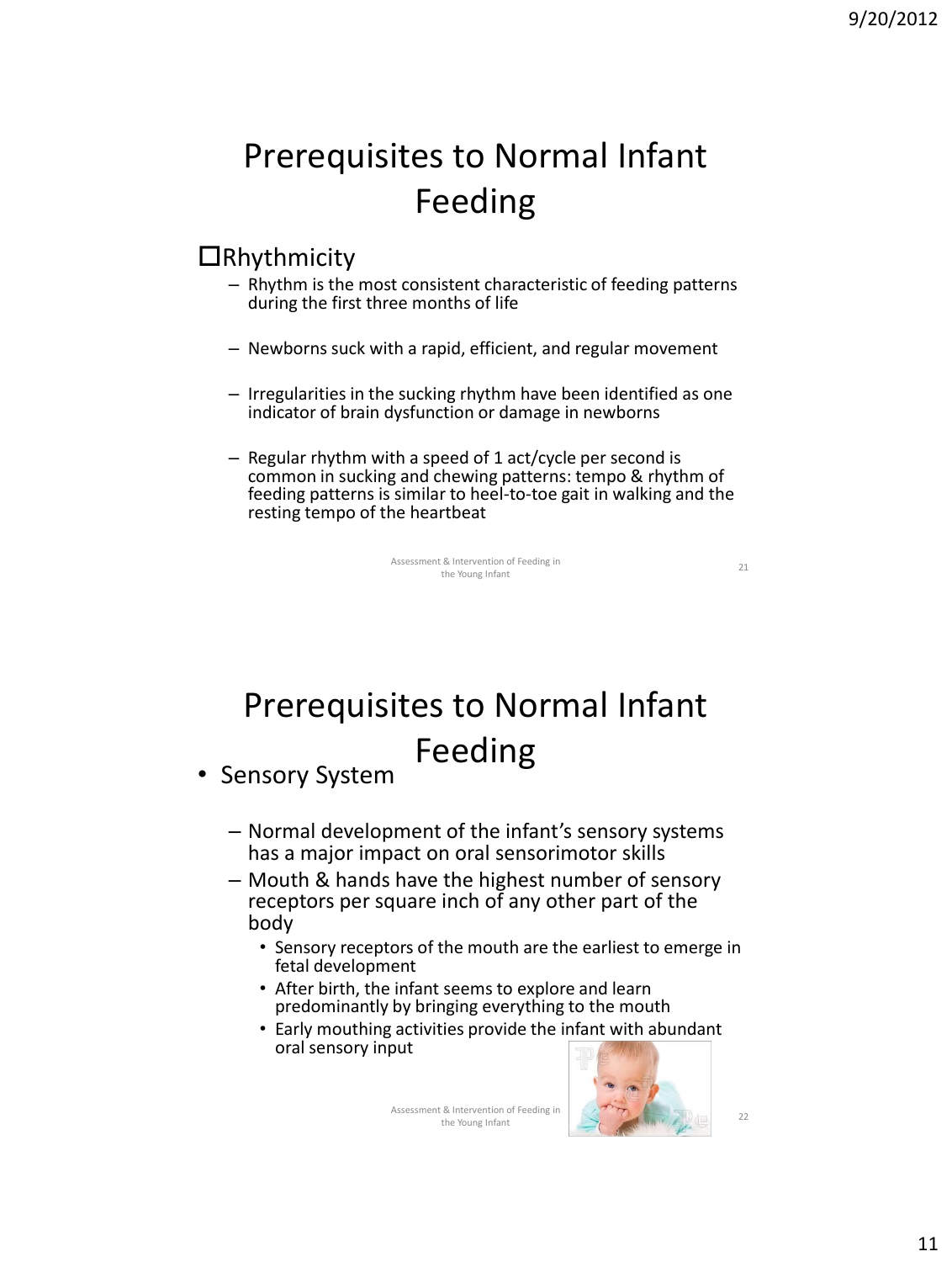# **Prerequisites to Normal Infant** Feeding

#### Sensorimotor Development

- Normal sensorimotor development
	- Based on a series of themes that fit most babies and an abundance of variations that fit each individual child
- Variations in movement experiences and opportunities are provided by caregivers
- Variations in feeding skills are based on availability of experience and child's unique characteristics
- Critically important for children to develop flexibility within their sensorimotor system that enables them to adjust to small variations in their environment

Assessment & Intervention of Feeding in the Young Infant

23

## Coordination of Suck/Swallow/Breathe

- Breathing
	- Infants must stop breathing briefly with every swallow, lasting about one second
	- No agreement about when in respiratory cycle infant stops breathing
	- During continuous sucking, have a decrease in overall respiratory rate & lengthen expiratory phase /shorten inspiratory phase
		- Results in reduced ventilation > infant changes to intermittent sucking pattern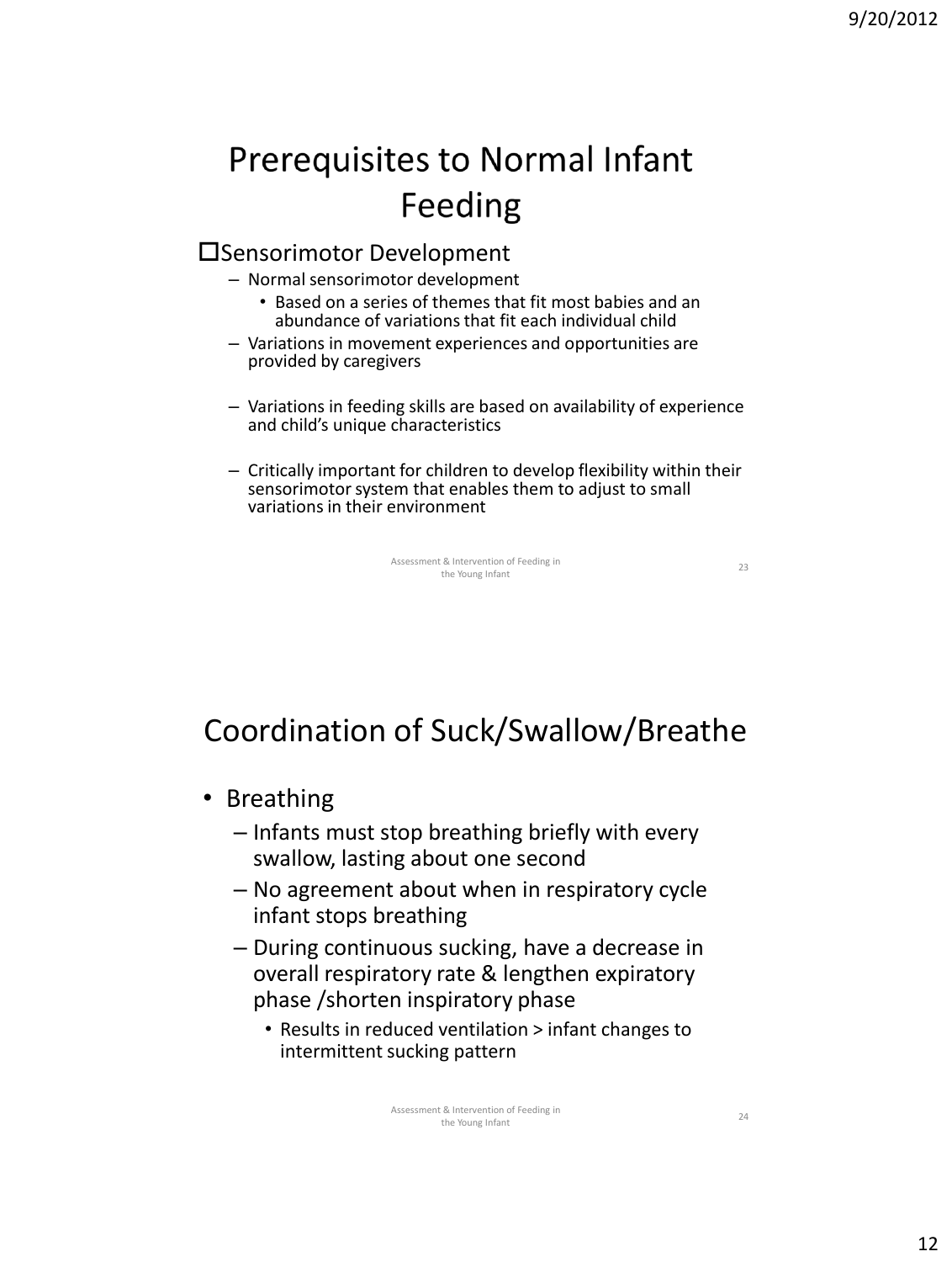## Coordination of SSB

- Sucking & Swallowing
	- Swallowing pattern related to flow and amount of liquid
		- Faster rate = swallow more often
		- Greater pressure suck = larger bolus & infant may have to adjust timing for initiating swallow
	- One suck per second, 1:1 ratio for suck:swallow
	- As infant nears 4-6 months, ratio may be 2-3:1
	- Newborn (healthy) baby suck pattern will range from 10-30 sucking burst with 1:1:1 ratio of SSB

Assessment & Intervention of Feeding in the Young Infant<br>the Young Infant

Reflex Integration

- Many reflexes present in full-term infant
- Integration occurs with maturity of cortical control
- Integration is not inhibition, but rather building of foundation for further refined skills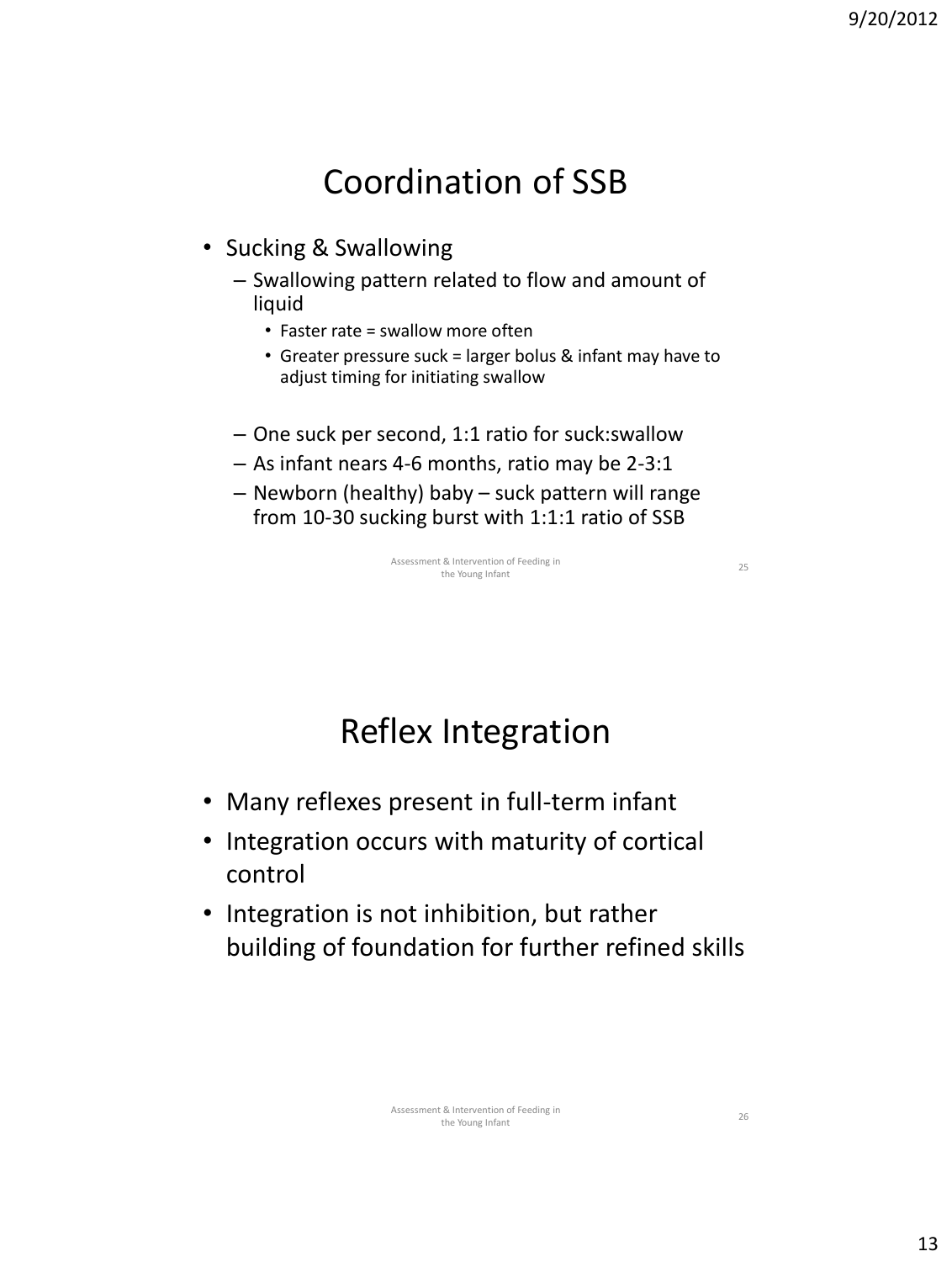## Normal Reflexes & Cranial Nerves

- Rooting
- Gag
- Phasic Bite
- Tongue Protrusion
- Transverse Tongue Suckling
- Swallowing
- V, VII, XI, XII
- IX, X
- V
- XII
- $\bullet\quad$  V, VII, IX, XII
- V, VII, IX, X, XII

Assessment & Intervention of Feeding in it & Intervention of Feeding in<br>
the Young Infant 27

Normal Reflexes & Integration

- Rooting
- Gag
- Phasic Bite
- Tongue Protrusion
- Transverse Tongue Suckling
- Swallowing
- 3-6 months
- Diminishes at 6 months
- 9-12 months
- 4-6 months
- 6-8 months
- Remains in adults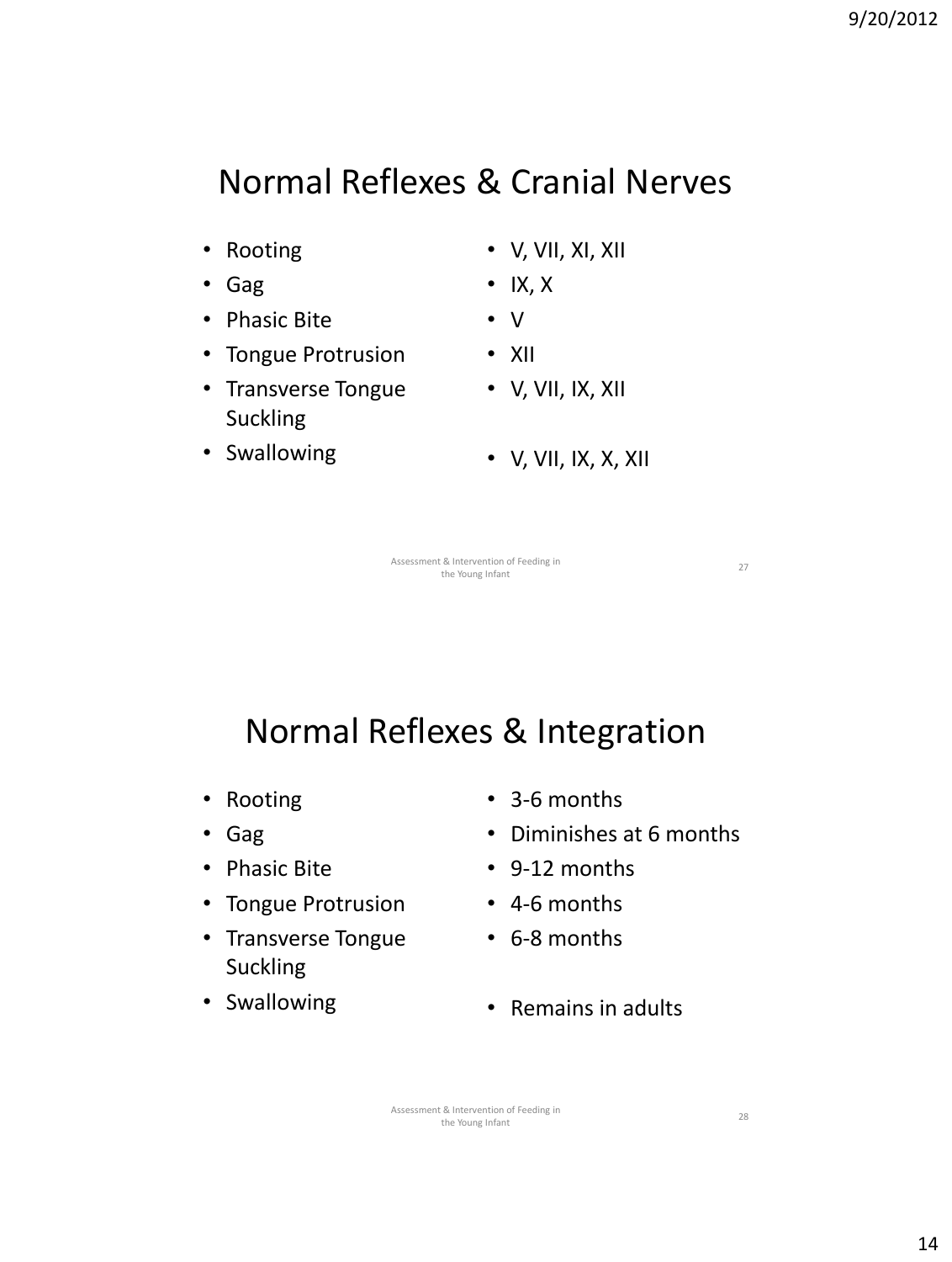## Nutritive vs. Non-Nutritive Suckling

- NUTRITIVE
	- At beginning of a feeding, infant sucks with continuous burst, then changes to more intermittent sucking bursts
	- One suck per second
	- Young (1-3 mos) infant swallows with 1:1 ratio, with 2-3:1 ratio toward end of feeding. Older infant ratio moves to 2-3:1 consistently due to larger oral cavity and decrease in fatty pads.
- NON-NUTRITIVE
	- Pattern is much more repetitive than with nutritive suckling
	- Six sucks per second
	- Ratio of 6-8:1 sucks to swallows

Assessment & Intervention of Feeding in the Young Infant<br>
29 the Young Infant

Compression vs. Suction

- Compression
	- Positive pressure phase
	- Hard palate and tongue
	- Precedes suction
- Suction
	- Negative pressure phase
	- Tongue latches with proper contact on nipple. Closed off system- jaw drops down and pulls fluid out (vacuum)

*Integration of compression AND suction leads to efficient suck*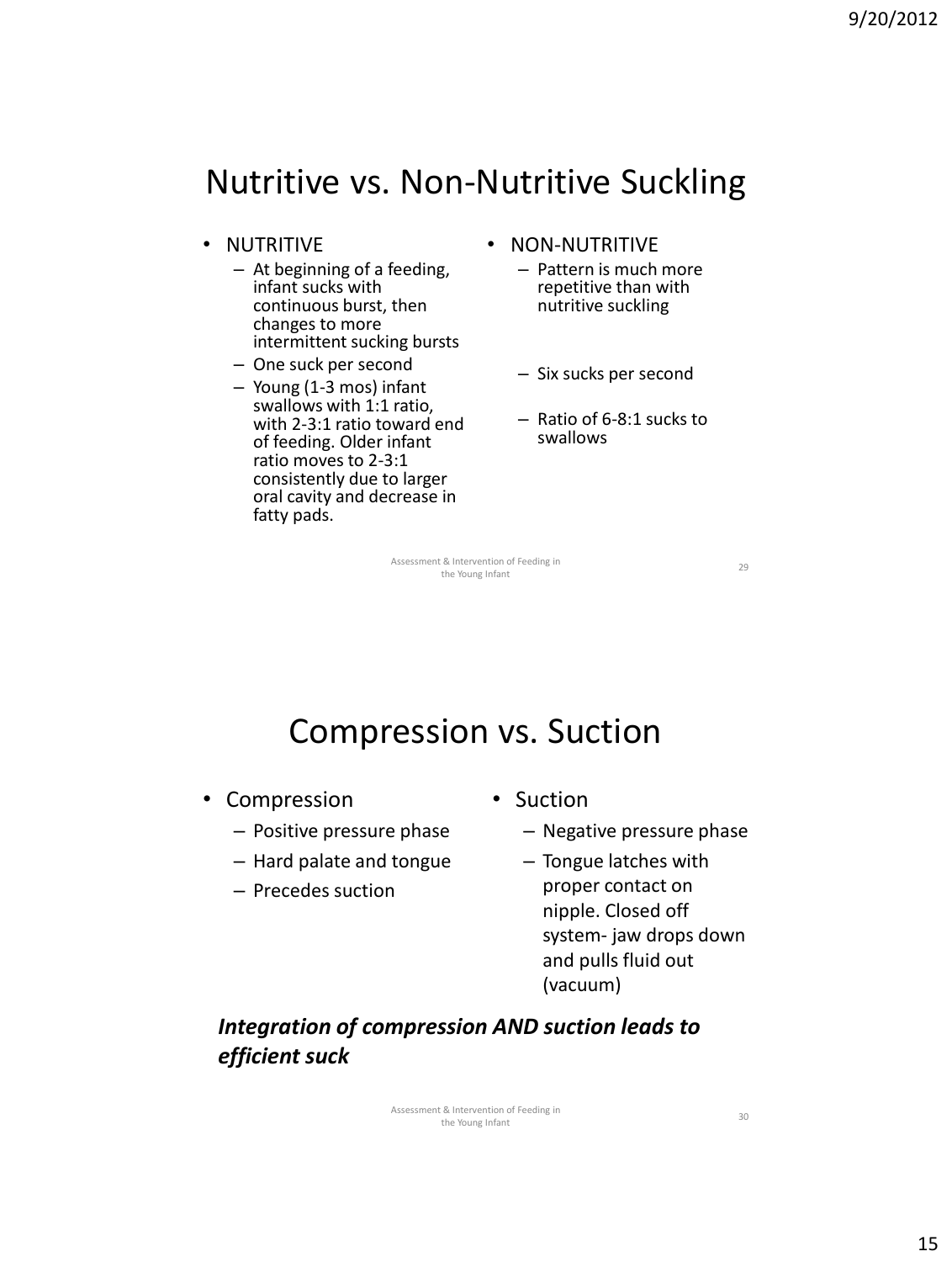### Anatomical Supports

- Oral space is filled by the tongue, supporting compression/suction of breast or bottle nipple
- Oral structures are vertically compressed as well as the neck, shoulders, and head
- Buccal pads (fatty pads) provide stability
- Soft palate and epiglottis are in contact in posterior portion of oral cavity
- Epiglottis at C2, drops to C5-7 (3-4 mos)
- Larynx =  $1/3$  the size of adult

Tutor & Gossa, 2011

Assessment & Intervention of Feeding in the Young Infant  $\frac{31}{2}$ 

Cues for Readiness

- At least 34 weeks adjusted gestational age
- In quiet alert state for at least 5 minutes
- Shows "hunger cues"
	- Hands to mouth
	- Smacking
	- Tongue thrusting
	- Rooting
	- Non-nutritive sucking during gavage feeds
	- Crying (late hunger cue)
- Shows signs of physiologic stability such as:
	- Smooth and regular respiratory rate
	- Stable heart rate
	- Successfully demonstrates self regulatory behaviors
- Wakes before feeding time
- Demonstrates a sustained, rhythmical non-nutritive suck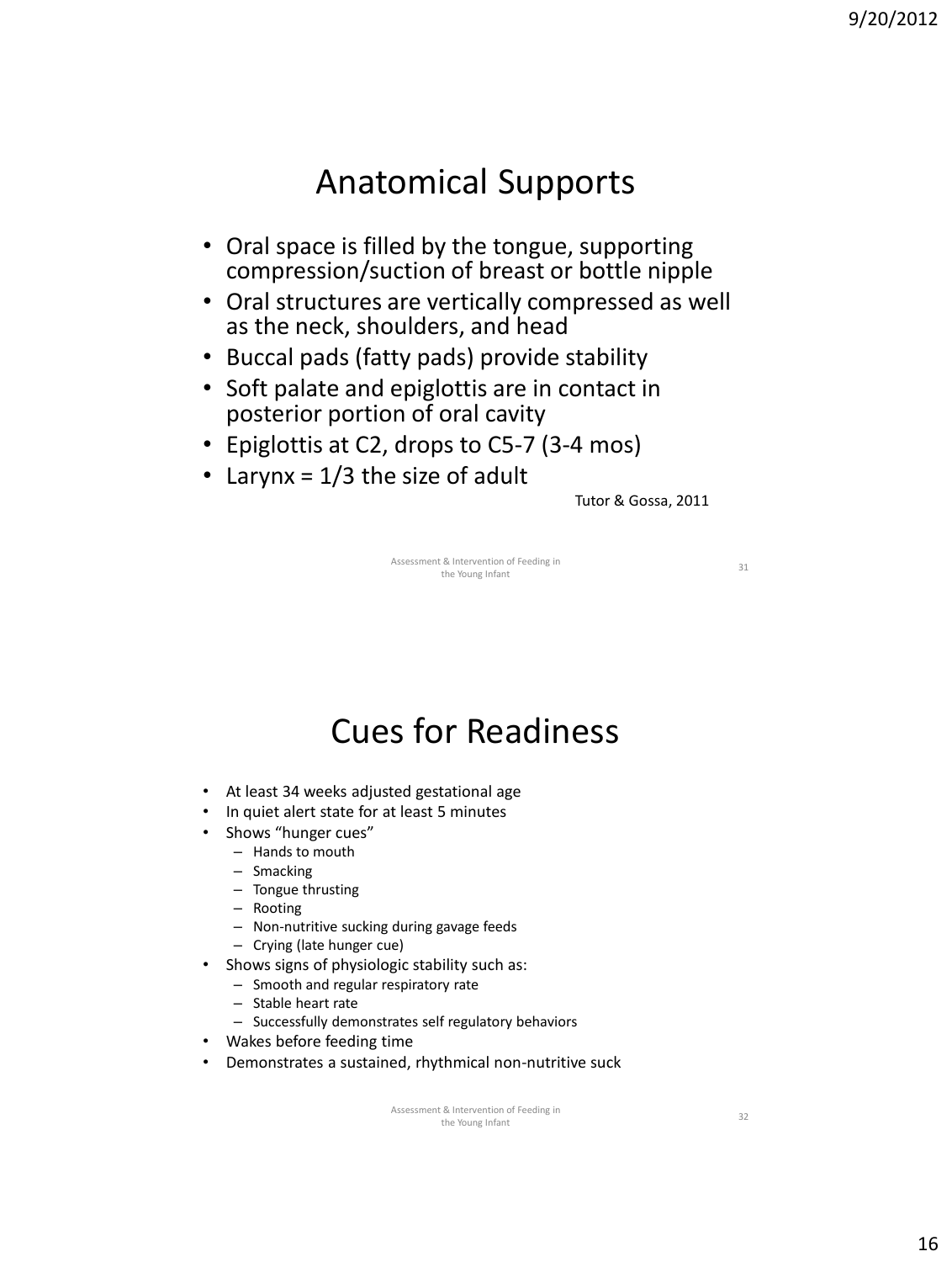## Developmental Considerations

- Where is baby in process of development?
	- Development occurs in predictable fashion but on an individual timeline within parameters
	- Development is negatively influenced by medical comorbidities
	- Development influences the oral, pharyngeal, and esophageal phases of swallowing
	- *Every baby is an individual; you can't go by gestational week (if the baby was born early).*

Assessment & Intervention of Feeding in the Young Infant<br>the Young Infant 33

## Developmental Considerations of Oral Phase

- Compression precedes suction (mouthing nipple)
- Integration of compression/suction = efficient suck
- If lack suction, likely one of following:
	- Developmentally in compression-only sucking pattern (immaturity)
	- Attempt to manage respiratory component of SSB by dropping suction
	- Neurologic/structural component
	- TEST? If can hold a pacifier in their mouth, are using suction- can rule out a neuro component

Mizuno et al., 2007; 2006; 2005; Craig et al., 2000; Eishima, 1991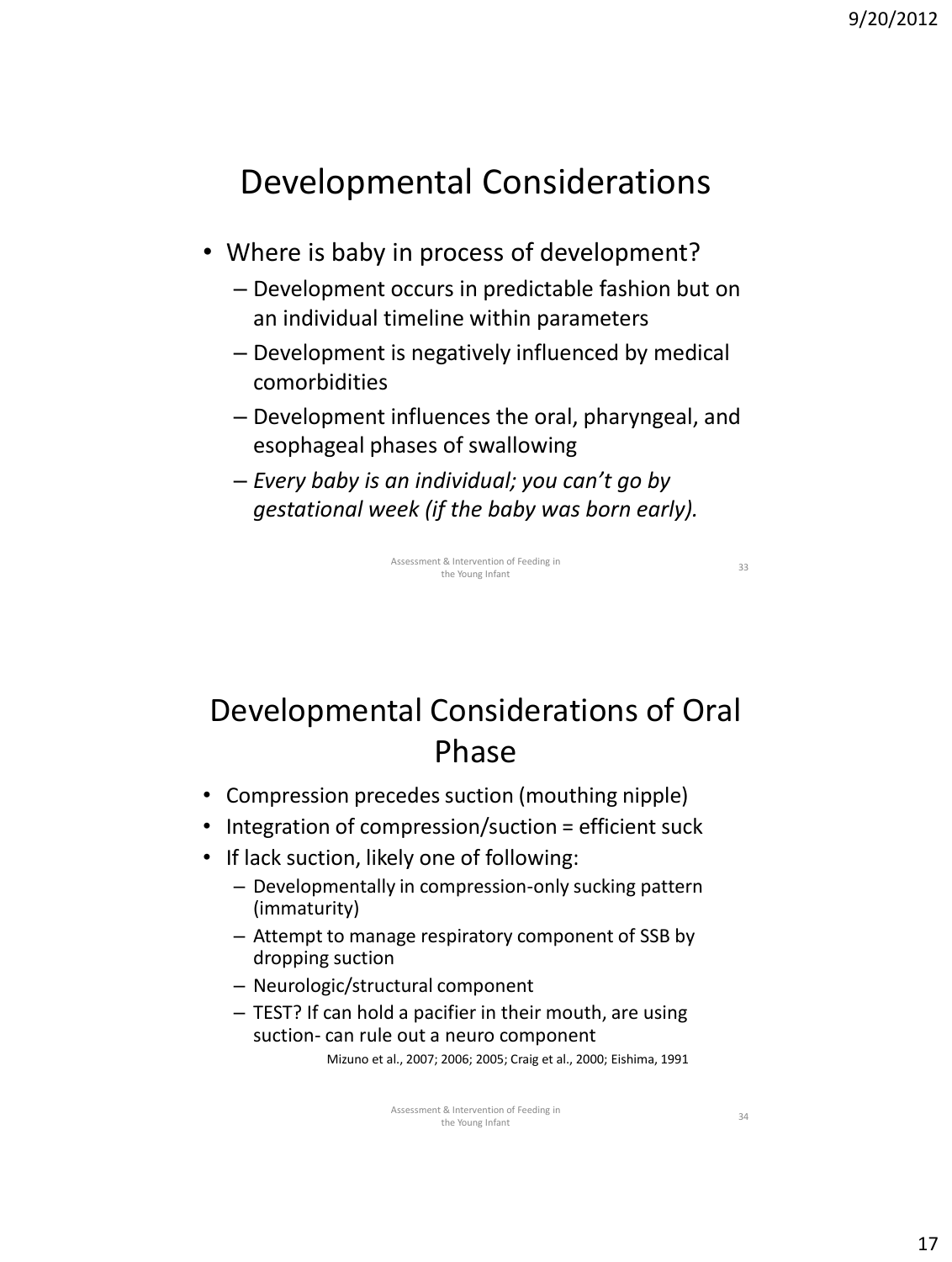### What We Know

- Infant feeding is a function of both maturation and experience
- Primitive mechanisms support early feedings but are integrated, and *feeding is solely a learned skill beginning at 4 months*
- Medically fragile infants are most at risk for feeding problems
- Immaturity and medical instability increase likelihood of aversive feeding experiences
- Experience *directly builds brain pathways*

Delaney & Arvedson, 2008

Assessment & Intervention of Feeding in the Young Infant<br>the Young Infant

Feeding Skills by Age

**0-3 Months:** physiological flexion, suckle/swallow reflex, tongue, jaw & lips work as one unit, tongue movement in/out pattern, tongue is cupped to provide channel for backward movement of liquid, rooting reflex, phasic bite

reflex, gag reflex



Assessment & Intervention of Feeding in the Young Infant

36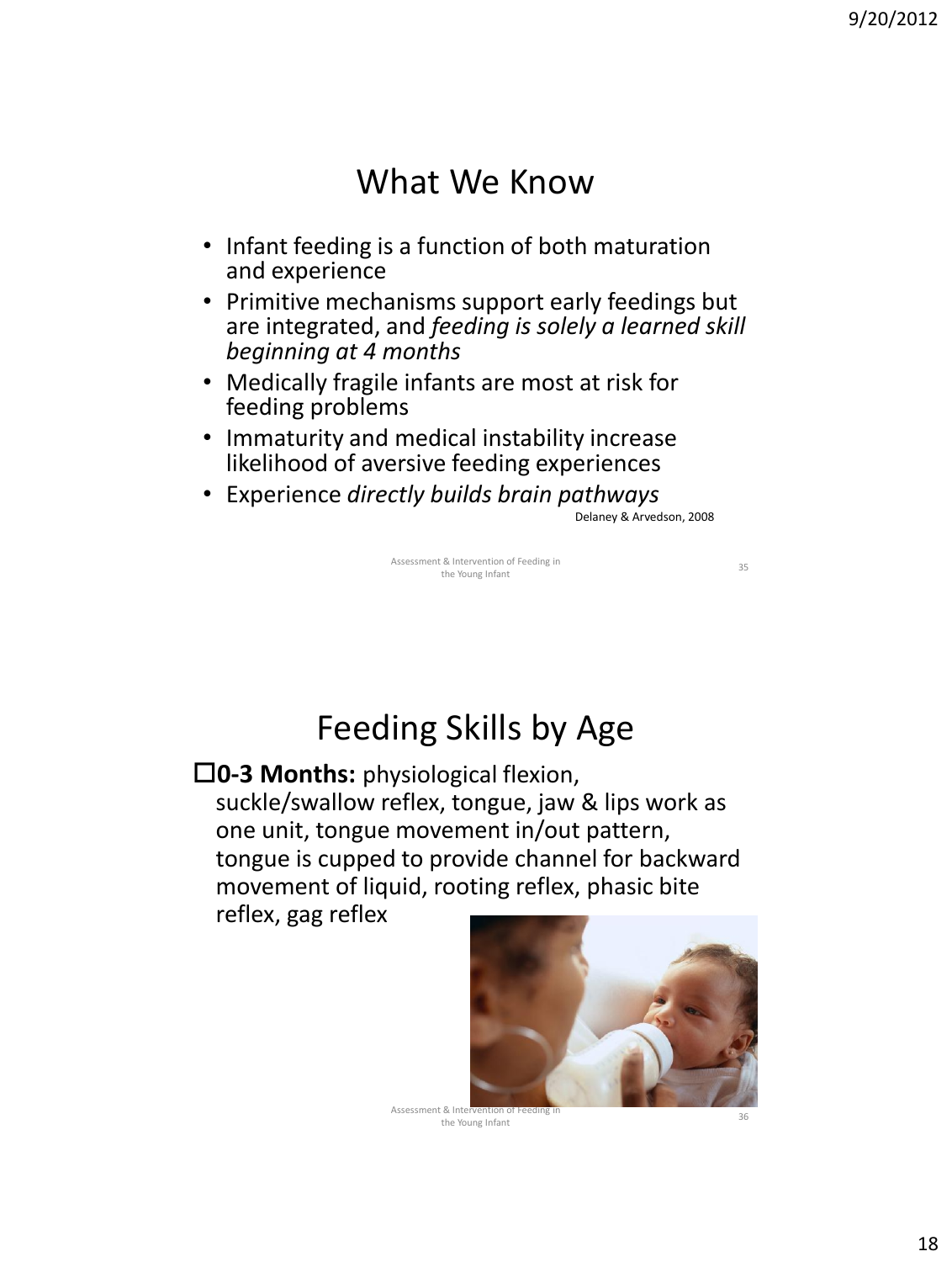## Feeding Skills by Age

• **4-6 Months:** suckle in anticipation of spoon, munch-chew pattern (5-6 mo), tongue & jaw move as one unit, poor coordination of suck, swallow, breathing, rooting decreased by 5 months, phasic bite reflex decreased by 5 months, gag reflex



Assessment & Intervention of Feeding in the Young Infant

#### Feeding Skills by Age

**7-9 Months:** mixed tongue movements in/out & up/down, active lip movements for closure on bottle & cleaning spoon, unstable jaw during cup drinking, tongue protrusion on swallow, some jaw separation from tongue and lip during bite, transfer of food from side to center/center to side, lip closure for swallowing semi-solids, gag is slightly less sensitive



Assessment & Intervention of Feeding in the Young Infant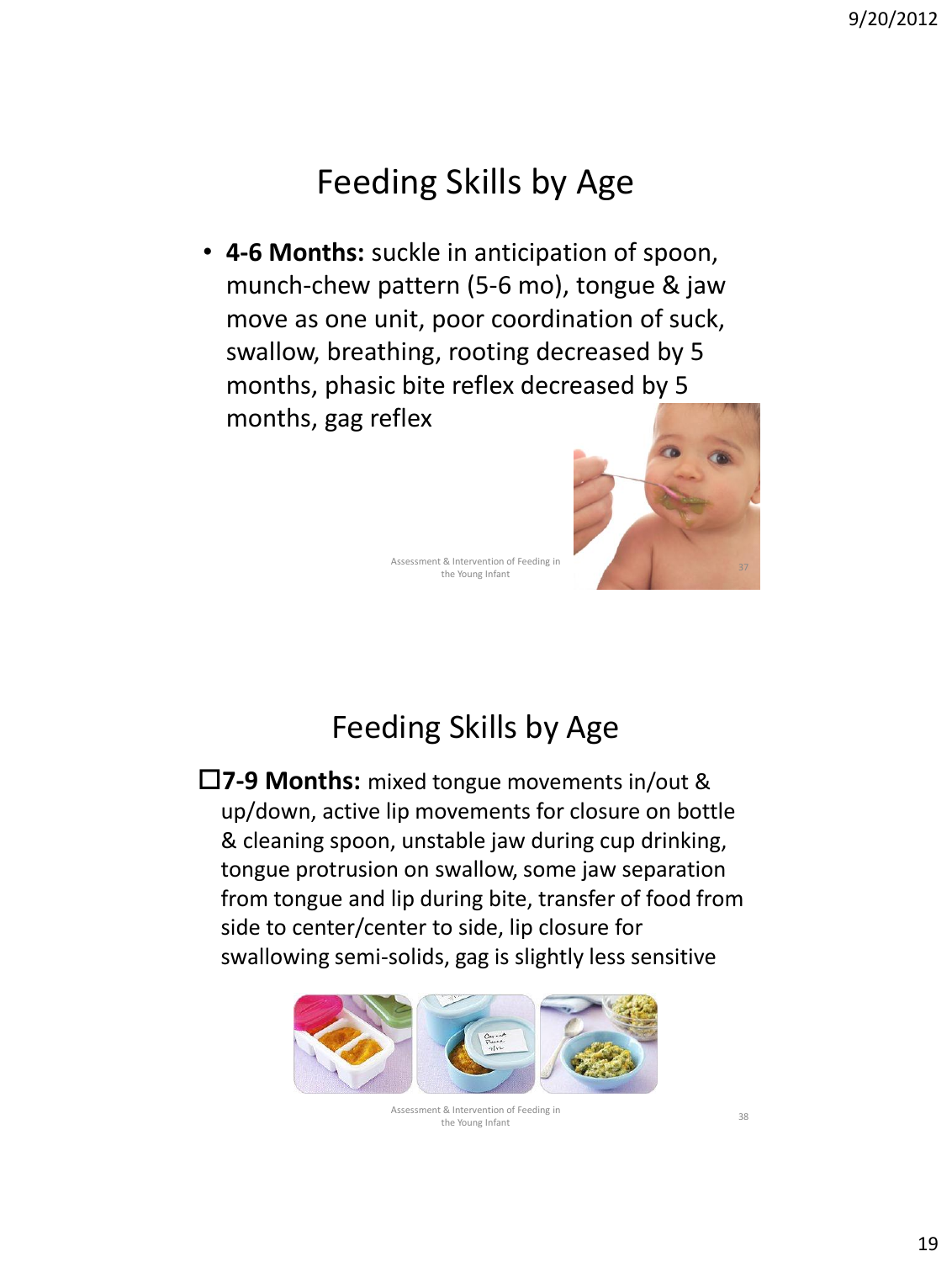

#### **BREASTFEEDING 101**

Assessment & Intervention of Feeding in it & Intervention of Feeding in<br>the Young Infant 39

### Anatomy & Physiology of Breastfeeding: Infancy & Puberty

- Infancy
	- Inverted nipples
	- Minimal glandular tissue
- Puberty
	- Breasts grow
	- Fat deposited
	- Milk ducts branch and grow
	- By age 20, breasts are finished growing, with exception of during pregnancy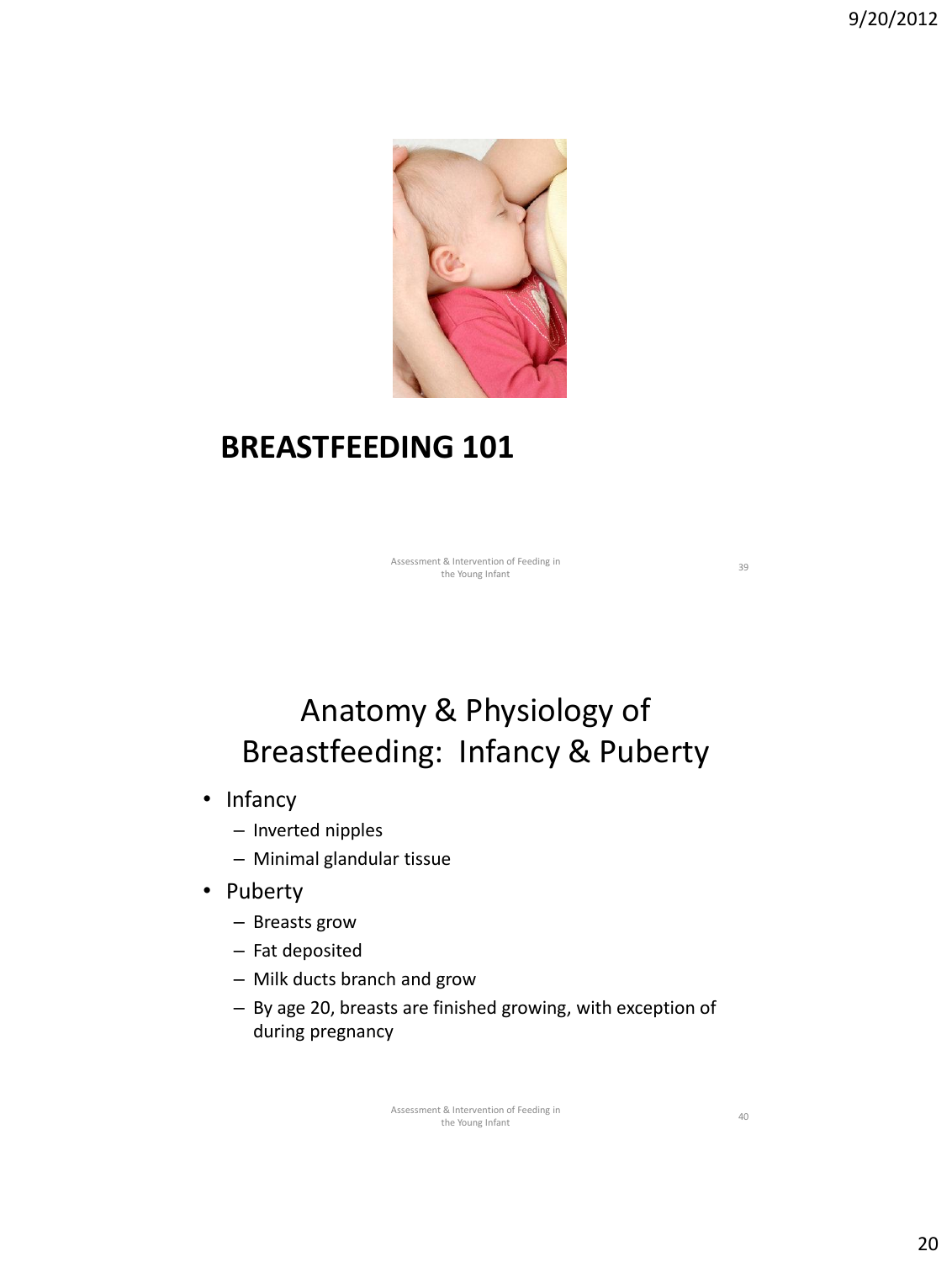## Anatomy & Physiology of Breastfeeding: Pregnancy

- Breasts grow
	- Milk glands enlarge and by 5 months begin to produce colostrum
- Nipple/Areola darkens and enlarges
- Nipple sensitivity increases
- More branching of milk ducts
- Increased growth of milk-making cells
- Breasts ready to make milk by 16th week of pregnancy
- Contents of breast milk include:
	- Protein
	- Fat
	- Cholesterol
	- Iron
	- Calcium
	- Carbohydrates
	- Vitamins & Minerals

Assessment & Intervention of Feeding in it & Intervention of Feeding in<br>
the Young Infant 41

## How Breastfeeding Works

- Stages of Milk
	- Colostrum
	- Transition Milk
	- Mature Milk
- Foremilk vs. Hindmilk
- Lactogenesis II- increase in prolactin levels to stimulate milk making cells (alveolar cells)
- The "Let Down" or Milk Ejection Reflex
- SUPPLY & DEMAND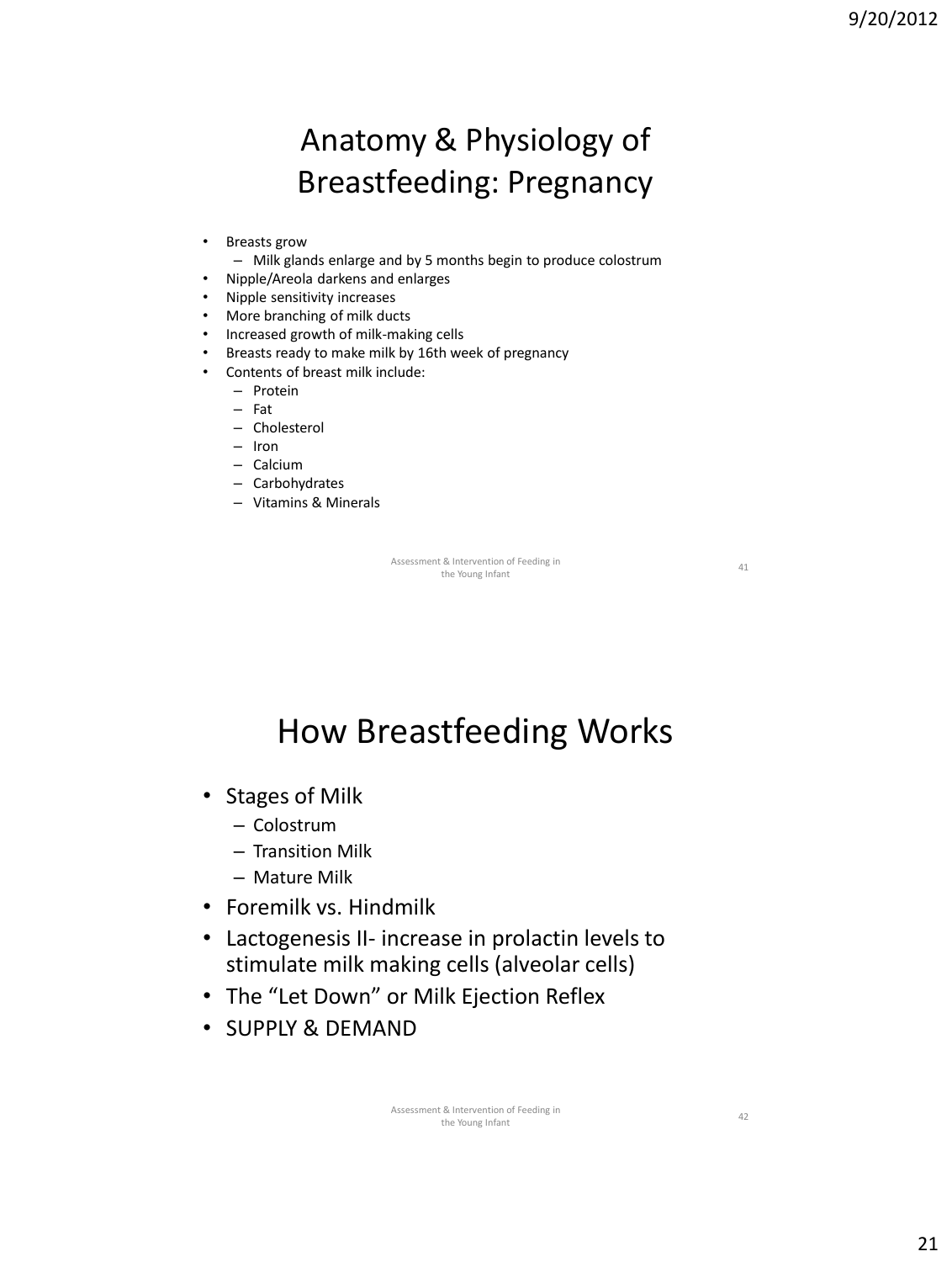## Latch-On & Positioning

- Good Latch
	- Flanged lips
	- Cheeks rounded
	- Circular movement of jaw
	- Audible swallowing
	- Breast Compression
	- Non-distorted nipple
	- Emptying of breast
	- Infant appears satisfied/full

Assessment & Intervention of Feeding in it & Intervention of Feeding in<br>the Young Infant 43

Latch-On & Positioning

- Bad Latch
	- Lips rolled in
	- Breast slides in and out of mouth
	- Baby only latches onto nipple only
	- Flattened/creased nipple
	- No breast changes after feeding
	- Inadequate stools and voiding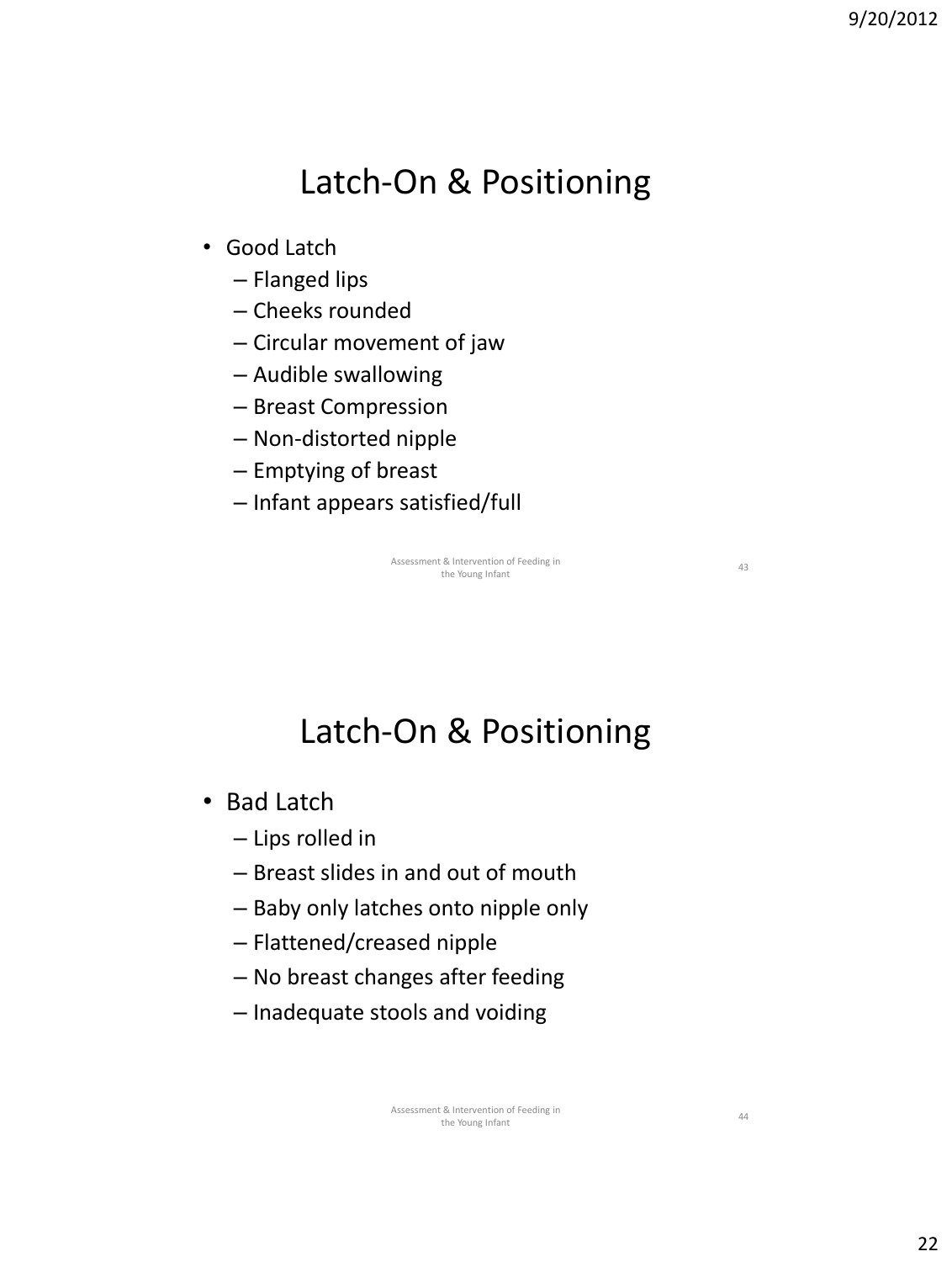## Positioning

• Cradle Hold



• Cross-Cradle Hold

Assessment & Intervention of Feeding in to the Young Infant 45<br>the Young Infant 45

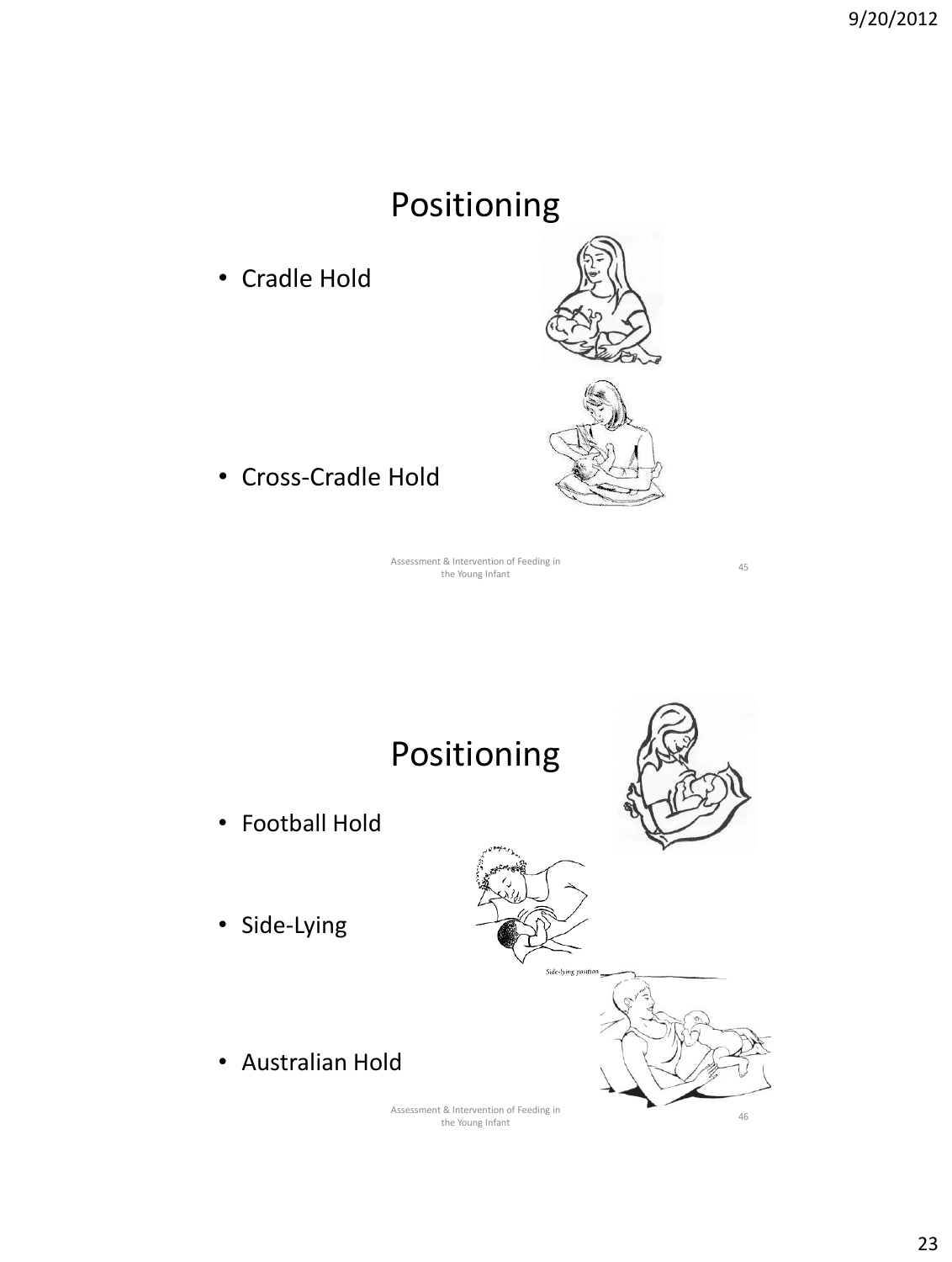## Feeding Patterns

- Signs of hunger
- Sleep patterns
- How often do breast fed babies feed?
	- Demand vs. schedule feeding
	- First month (8-12x), 1-2 mos (7-9x)
	- $-$  Every 1  $\frac{1}{2}$ -3 hours, never longer than 4 hours
- Number of wet diapers/stools
	- 4-6 wet diapers, regular stools (3-4x per day, then less)
- Growth spurts (2-3 wks, 4-6 wks)

Assessment & Intervention of Feeding in it & Intervention of Feeding in<br>
the Young Infant 47

Common Problems that Impact Breastfeeding

- Sore Nipples
- Engorgement
- Flat/Inverted Nipples
- Plugged Ducts
- Mastitis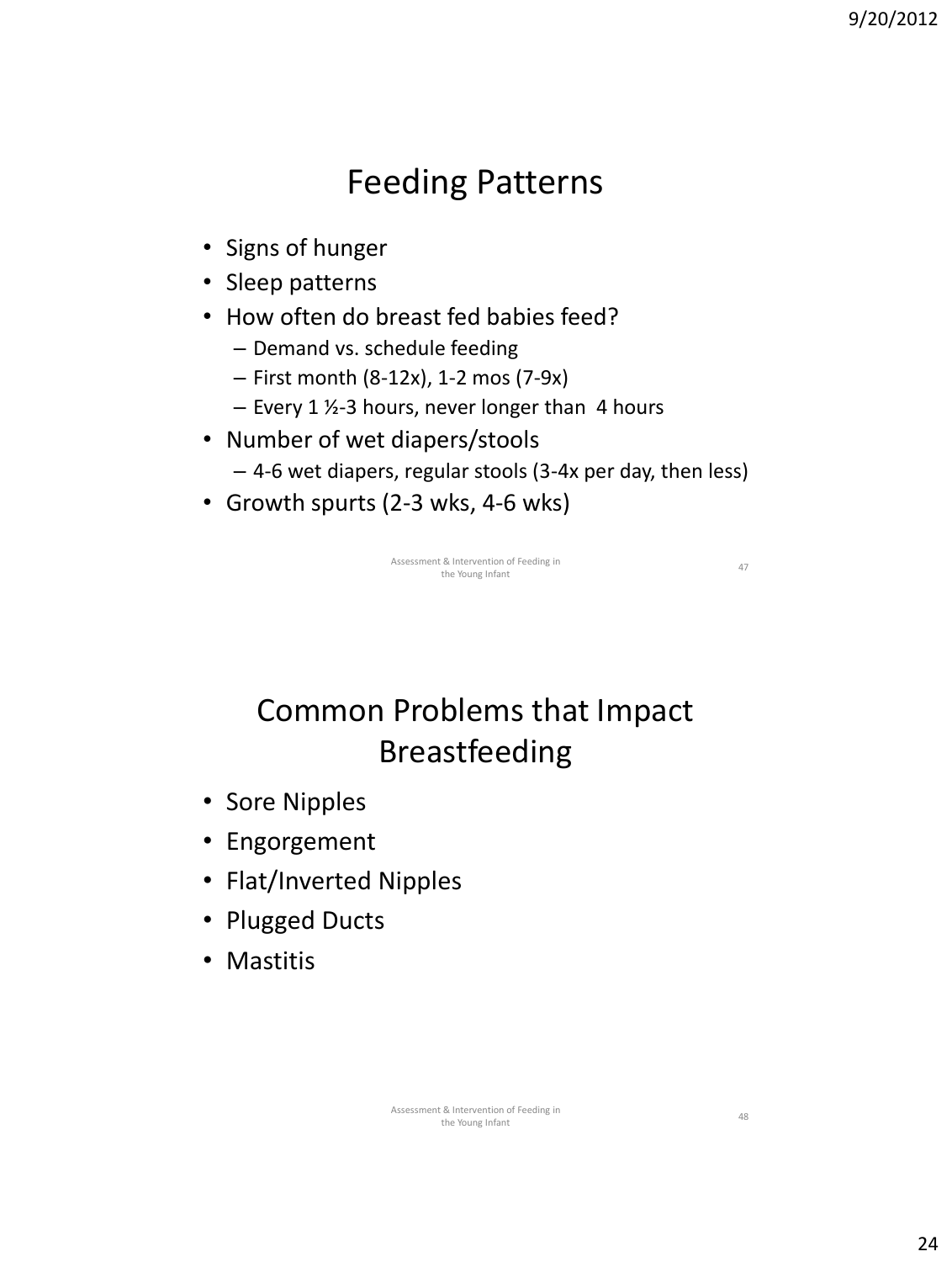## Additional Information

- Pumping/Storage
- WIC
- Medications
- Donating breastmilk/Milk banks

Assessment & Intervention of Feeding in it & Intervention of Feeding in<br>the Young Infant 49

Storage of Breastmilk

|                                                                    | <b>Temperature</b>               | <b>Storage Time</b>         |
|--------------------------------------------------------------------|----------------------------------|-----------------------------|
| <b>Freshly expressed milk</b>                                      |                                  |                             |
| Warm room                                                          | 73-77°F / 23-25°C                | 4 hours                     |
| Room temperature                                                   | 66-72°F / 19-22°C                | 6-10 hours                  |
| Insulated cooler / icepacks                                        | 59°F / 15°C                      | 24 hours                    |
| Refrigerated Milk (Store at back, away from door)                  |                                  |                             |
| Refrigerator (fresh milk)                                          | 32-39°F / 0-4°C                  | 8 days (ideal: 72 hrs)      |
| Refrigerator (thawed milk)                                         | 32-39°F / 0-4°C                  | 24 hours                    |
| Frozen Milk (Do not refreeze! Store at back, away from door/sides) |                                  |                             |
| Freezer compartment<br>inside refrigerator (older-<br>style)       | Varies                           | 2 weeks                     |
| Self-contained freezer unit<br>of a refrigerator/freezer           | Varies: 0°F / -18°C              | 3-4 months                  |
| Separate deep freeze                                               | $0^{\circ}$ F / -18 $^{\circ}$ C | 12 months (ideal: 6 months) |

*These guidelines are for milk expressed for a full-term healthy baby. If baby is seriously ill and/or hospitalized, discuss storage guidelines with baby's doctor.* To avoid waste and for easier thawing & warming, store milk in 1-4 ounce portions. Date milk before storing. Milk from different pumping sessions/days may be combined in one container – use the date of the first milk expressed. Breastmilk is not spoiled unless it smells really bad or tastes sour.